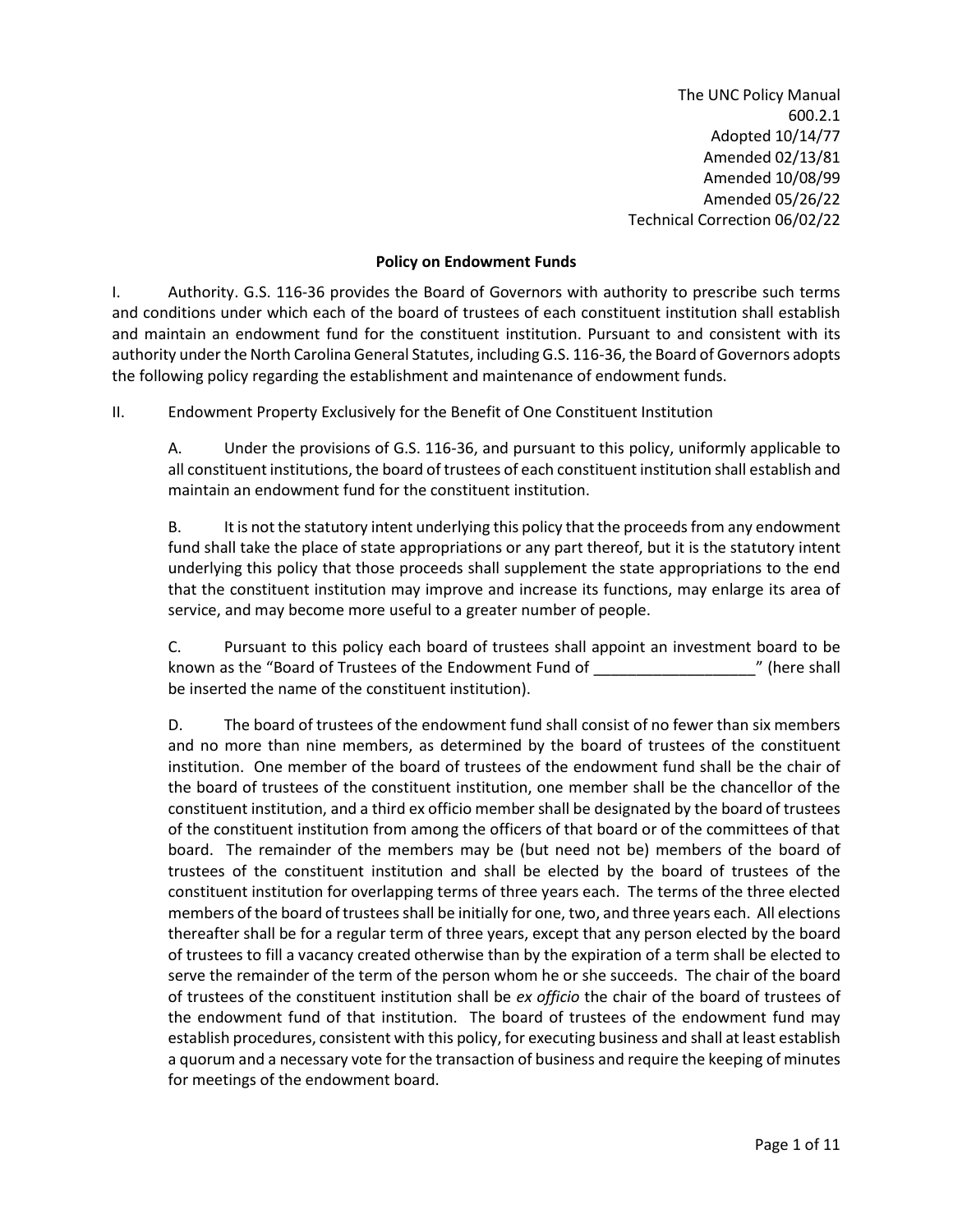E. The trustees of the endowment fund may receive and administer as part of the endowment fund gifts and devises and any other property of any kind that may come to them from the Board of Governors of the University of North Carolina or that may come to the trustees of the endowment fund from any other source, excepting always the moneys received from state appropriations and from tuition and fees collected from students and used for the general operation of the institution.

F. Any gift or devise of real or personal property to the constituent institution shall be presumed, nothing to the contrary appearing, a gift or devise, as the case may be, to the endowment fund of the constituent institution. This presumption shall not apply to property made available to the institution prior to June 8, 1977.

G. Property shall not be deemed a part of the corpus of the endowment fund until it has been presented by the chancellor of the institution through written description of the property to the trustees of the endowment fund and has been acknowledged in writing as received by the trustees of the endowment fund. Property expressly or presumptively made available to the constituent institution for its endowment fund shall be presented by the chancellor to the trustees of the endowment fund as provided in this paragraph unless the chancellor finds that the property: (1) though presumptively made available to the institution for its endowment fund, was in fact made available to the institution for some other purpose; (2) has been made available to the institution under conditions which make its acceptance or use illegal; or (3) is unsuitable for use as property of the endowment fund.

H. The trustees of the endowment fund shall be responsible for the prudent investment of the fund in the exercise of their sound discretion, without regard to any statute or rule of law relating to the investment of funds by fiduciaries but in compliance with any lawful condition placed by the donor upon that part of the endowment fund to be invested. Provided, however, that Chapter 36E of the North Carolina General Statutes shall apply to the endowment fund.

I. The trustees of the endowment fund shall have the power to buy, sell, lend, exchange, lease, transfer, or otherwise dispose of or to acquire (except by pledging their credit or violating a lawful condition of receipt of the corpus into the endowment fund) any property, real or personal, with respect to the fund, in either public or private transaction, and in doing so they shall not be subject to the provisions of Chapters 143, 143C, and 146 of the General Statutes; provided that, any expense or financial obligation of the State of North Carolina created by any acquisition or disposition, by whatever means, of any real or personal property of the endowment fund shall be borne by the endowment fund unless authorization to satisfy the expense or financial obligation from some other source shall first have been obtained from the Director of the Budget by the board of trustees of the endowment fund through successive endorsements by the Board of trustees of the institution and the Board of Governors; and provided further that, unless approved by the Board of Governors, any acquisition, disposition, or capital project shall not materially alter the value or functionality of any State property; and provided further that, any gratuitous transfer of property or funds from the endowment fund shall be only upon direction of the board of trustees of the institution upon recommendation of the chancellor. Notwithstanding any other provision of this Policy, any real property transaction or capital project that will require an increase of state funds, tuition revenue, or student fees must be approved in advance by the Board of Governors. Requests for Board of Governors' approval shall be made in a manner as prescribed by the president, or designee, and may include the redaction of trade secret or other confidential or proprietary information not considered a public record within the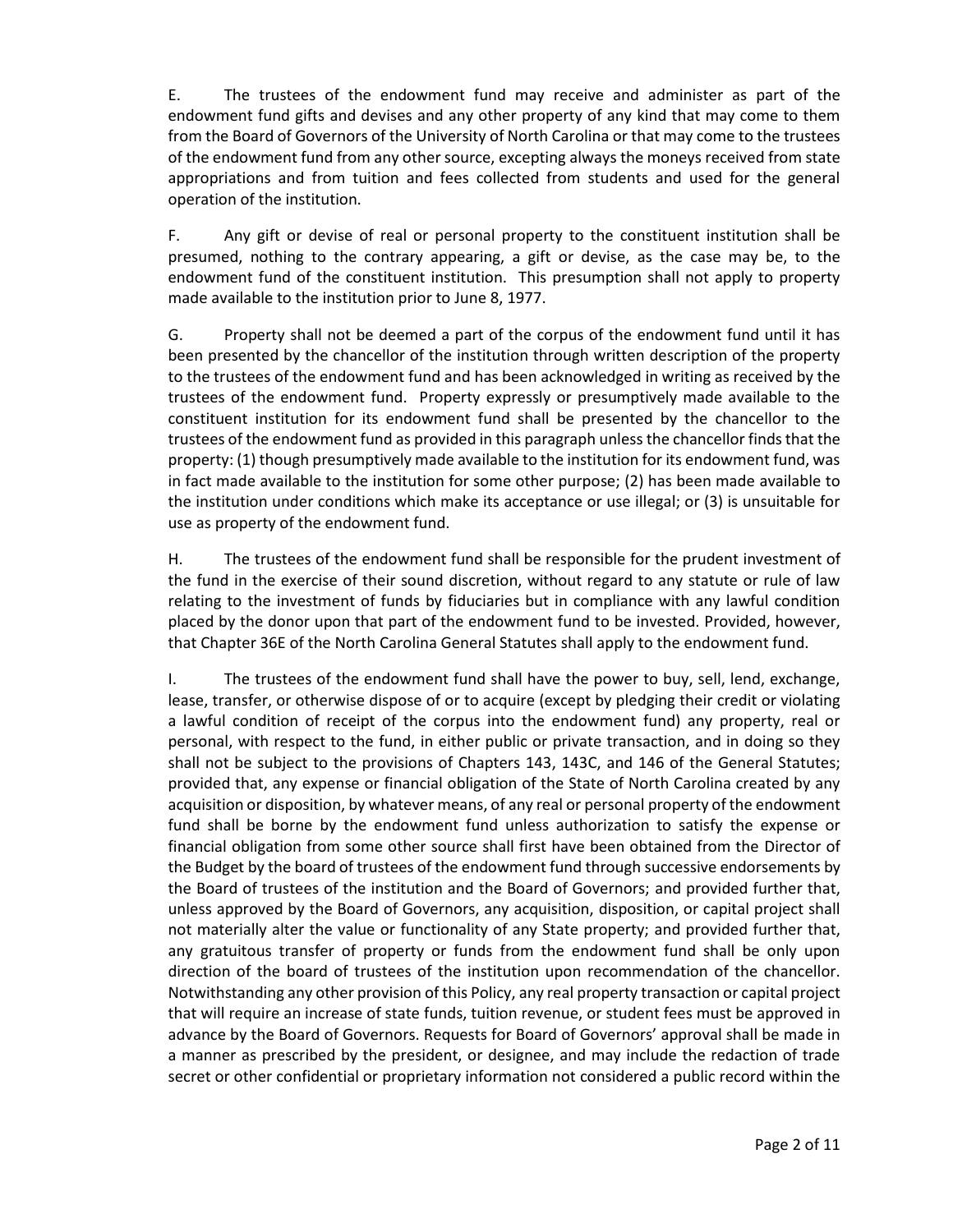meaning of Chapter 132 of the General Statutes and may be considered in closed session, as permitted by applicable law.

J. The board of trustees of the endowment fund may appoint a fiscal agent or agents having all the privileges, powers, and immunities set forth in paragraph II.I., to the trustees of the endowment fund except that no fiscal agent shall have authority to approach the Director of the Budget as otherwise provided in paragraph II.I. The board of trustees of the endowment fund may from time to time change its appointed fiscal agent or agents.

K. In the process of prudent investment of the fund (including the acquisition and maintenance of property for the fund) or to realize the intent underlying this policy, the board of trustees of the endowment fund or a fiscal agent appointed pursuant to paragraph II.J. may expend or use interest and principal of gifts and devises,; provided that, the expense or use would not violate any condition or restriction imposed by the original donor of the property which is to be expended or used nor violate the provisions of paragraph II.I.

L. To realize the statutory intent underlying this policy, the board of trustees of the endowment fund may transfer interest or principal of the endowment fund to the useful possession of the constituent institution; provided that, the transfer would not violate any condition or restriction imposed by the original donor of the property which is the subject of the proposed transfer; and provided further that, such transfer be executed only by direction of the board of trustees of the institution and for the purpose identified by the board of trustees of the institution, upon recommendation of the chancellor.

M. Whenever any property of the endowment fund is disposed of or otherwise transferred from the endowment fund to the constituent institution or to any other recipient, any instrument of transfer shall indicate that the donor, grantor, seller, lessor, lender, or transferor, as the case may be, is the board of trustees of the endowment fund

N. The board of trustees of the endowment fund shall annually submit a comprehensive report on the endowment fund through the board of trustees of the institution to the Board of Governors. The annual comprehensive report shall include at least a consolidated financial statement, list of current real estate holdings, and current funding commitment for capital projects.

O. The board of trustees of each constituent institution shall within a reasonable time establish an endowment fund as provided in this policy.

P. After a constituent institution has established an endowment fund as provided in this policy, the board of trustees of the institution shall direct that the chancellor inventory, consider, and present for placement in the endowment fund, as provided in paragraph II.G., all property that reposes in any institutional endowment, trust, or account as endowment property. The provisions of this paragraph shall not apply to property reposing in any endowment, trust, or foundation that has corporate identity other than under G.S. 116-3.

Q. When the trustees of the endowment fund acknowledge in writing receipt of property pursuant to paragraph II.P ., the provisions of the "Policy on Endowments" of April 11, 1974, of the Board of Governors and any resolution of the Board of Governors made in consequence of the "Policy on Endowments" shall be deemed inoperative with respect to the pertinent constituent institution; provided that, the transfer of title to any property by the Board of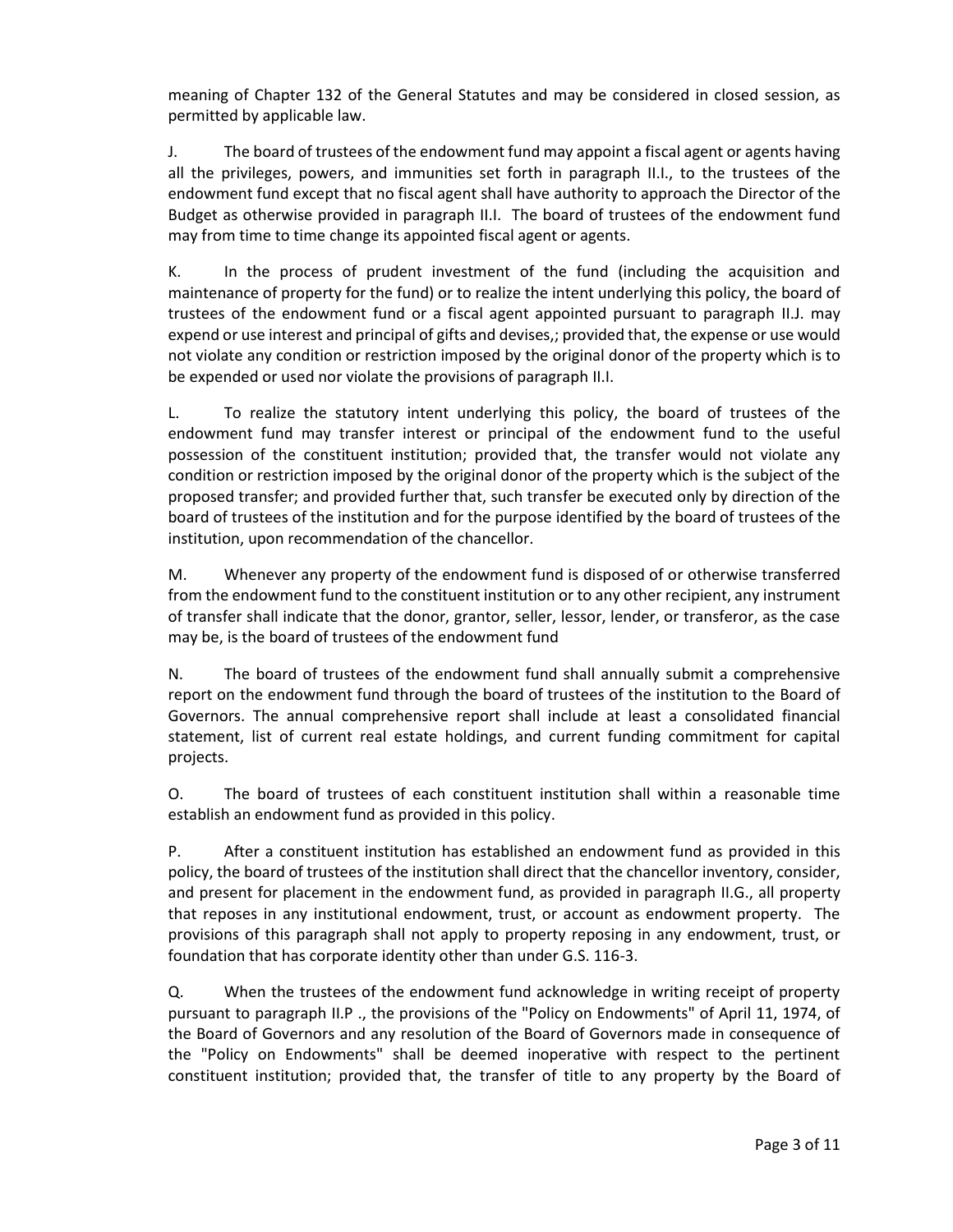Governors to the endowment fund of the constituent institution shall be deemed to have continued in effect.

III. Endowment Property for the Benefit of the University of North Carolina (UNC) as a Whole or for the Benefit of Two or More Constituent Institutions

A. Under the provisions of G.S. 116-36, and pursuant to this policy, uniformly applicable to all constituent institutions, the UNC Board of Governors hereby establishes an endowment fund for all endowment funds now held or hereafter acquired by the University of North Carolina for the benefit of the University as a whole, or for the joint benefit of any two or more constituent institutions of the University.

B. It is not the statutory intent underlying this policy that the proceeds from the endowment fund shall take the place of state appropriations or any part thereof, but it is the statutory intent underlying this policy that those proceeds shall supplement the state appropriations to the end that UNC and its constituent institutions may improve and increase their functions, may enlarge their areas of service, and may become more useful to a greater number of people.

C. The Committee on Budget and Finance of the UNC Board of Governors shall constitute the board of trustees of all endowment funds now held or hereafter acquired by the University of North Carolina for the benefit of the University System as a whole or for the joint benefit of any two or more constituent institutions of the University, to be known as the "Board of Trustees of the Endowment Fund of the University of North Carolina." The chair of the Committee on Budget and Finance shall be *ex officio* the chair of the board of trustees of the endowment fund. Procedure for the conduct of business by the board of trustees of the endowment fund shall be consistent with Section 302C of *The Code*.

D. The trustees of the endowment fund may receive and administer as part of the endowment fund gifts and devises, and any other property of any kind that may come to them from the UNC Board of Governors or that may come to the trustees of the endowment fund from any other source, excepting always the moneys received from state appropriations and from tuition and fees collected from students and used for the general operation of the institution.

E. Any gift or devise of real or personal property to the University of North Carolina System shall be presumed, nothing to the contrary appearing, a gift or devise, as the case may be to the endowment fund. This presumption shall not apply to property made available to the University of North Carolina prior to June 8, 1977.

F. Any gift or devise of real or personal property to the University of North Carolina for the benefit of the University as a whole or for the joint benefit of any two or more constituent institutions that reposes in any endowment, trust, or account as endowment property shall be inventoried, considered, and presented by the president for placement in the endowment fund as provided in paragraph II.H The provisions of this paragraph shall not apply to property reposing in any endowment, trust, or foundation that has corporate identity other than under G.S. 116-3.

G. Any gift or devise of real or personal property jointly to two or more constituent institutions shall be presented through written description of the property by the chancellors of the beneficiary institutions to the president for his consideration and action as provided in paragraph II.H. The provisions of this paragraph shall not apply to property reposing in any endowment, trust, or foundation that has corporate identity other than under G.S. 116-3.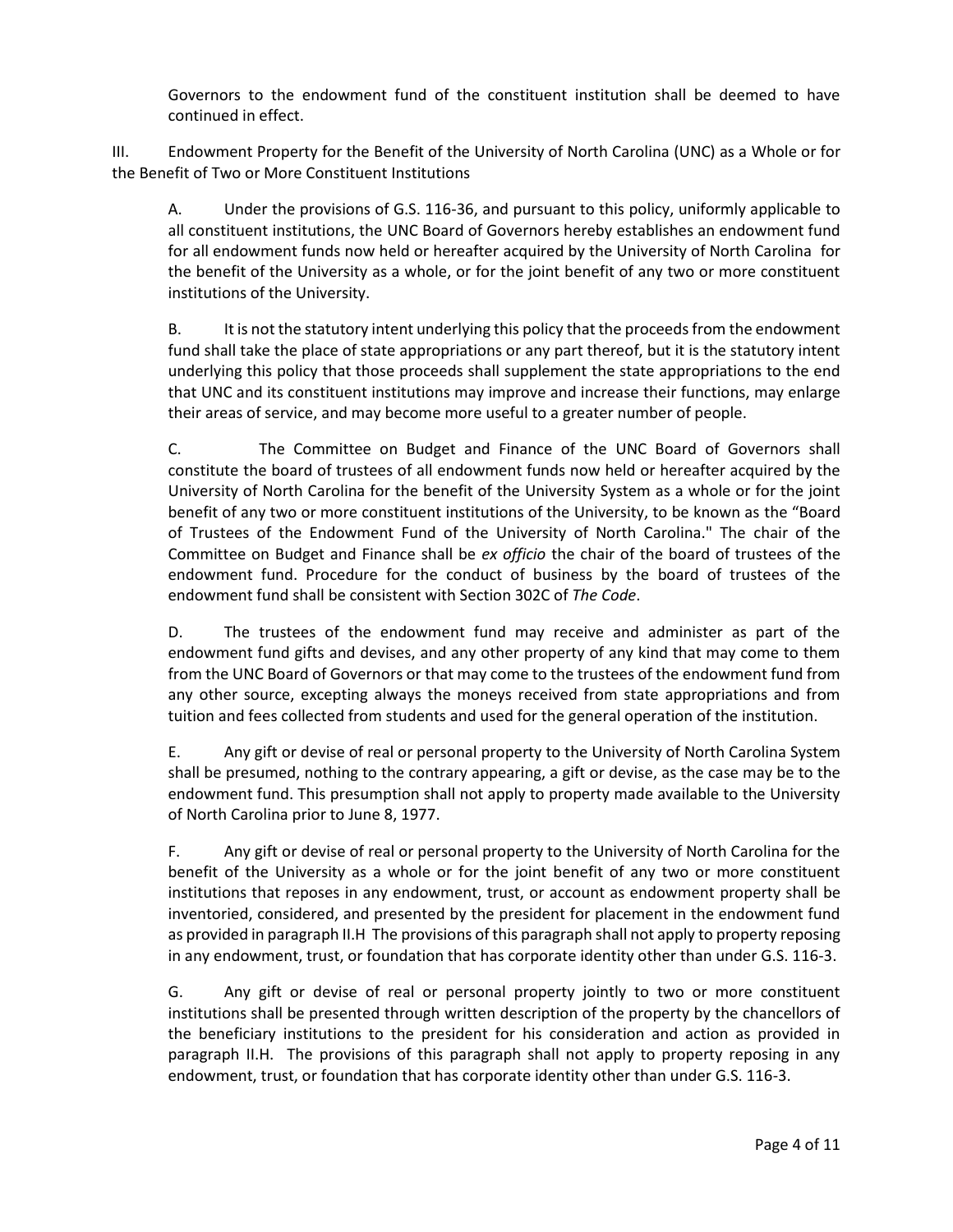H. Property shall not be deemed a part of the corpus of the endowment fund until it has been presented by the president through written description of the property to the trustees of the endowment fund and has been acknowledged in writing as received by the trustees of the endowment fund. Property expressly or presumptively made available to the endowment fund shall be presented by the president to the trustees of the endowment fund as provided in this paragraph unless the president finds that the property:

1. Though presumptively made available to the University of North Carolina System for its endowment fund, was in fact made available to the University for some other purpose;

2. Has been made available under conditions which make its acceptance or use illegal; or

3. Is unsuitable for use as property of the endowment fund.

I. The trustees of the endowment fund shall be responsible for the prudent investment of the fund in the exercise of their sound discretion, without regard to any statute or rule of law relating to the investment of funds by fiduciaries but in compliance with any lawful condition placed by the donor upon that part of the endowment fund to be invested. Provided, however, that Chapter 36E of the North Carolina General Statutes shall apply to the endowment fund.

J. The trustees of the endowment fund shall have the power to buy, sell, lend, exchange, lease, transfer, or otherwise dispose of or to acquire (except by pledging their credit or violating a lawful condition of receipt of the corpus into the endowment fund) any property, real or personal, with respect to the fund, in either public or private transaction, and in doing so they shall not be subject to the provisions of Chapters 143, 143C, and 146 of the General Statutes, provided that, any expense or financial obligation of the State of North Carolina created by any acquisition or disposition, by whatever means, of any real or personal property of the endowment fund shall be borne by the endowment fund unless authorization to satisfy the expense or financial obligation from some other source shall first have been obtained from the Director of the Budget by the board of trustees of the endowment fund upon the endorsement of the Board of Governors; and provided further that, unless approved by the Board of Governors, any acquisition, disposition, or capital project shall not materially alter the value or functionality of any State property; and provided further that, any gratuitous transfer of property or funds from the endowment fund shall be only upon direction of the Board of Governors upon recommendation of the president. Notwithstanding any other provision of this Policy, any real property transaction or capital project that will require an increase of state funds, tuition revenue, or student fees must be approved in advance by the Board of Governors. Requests for Board of Governors' approval shall be made in a manner as prescribed by the president, or designee, and may include the redaction of trade secret or other confidential or proprietary information not considered a public record within the meaning of Chapter 132 of the General Statutes and may be considered in closed session, as permitted by applicable law.

K. The board of trustees of the endowment fund may appoint a fiscal agent or agents having all the privileges, powers, and immunities set forth in paragraph II.J. relative to the trustees of the endowment fund except that no fiscal agent shall have authority to approach the Director of the Budget otherwise provided in paragraph II.J. The board of trustees of the endowment fund may from time to time change its appointed fiscal agent or agents.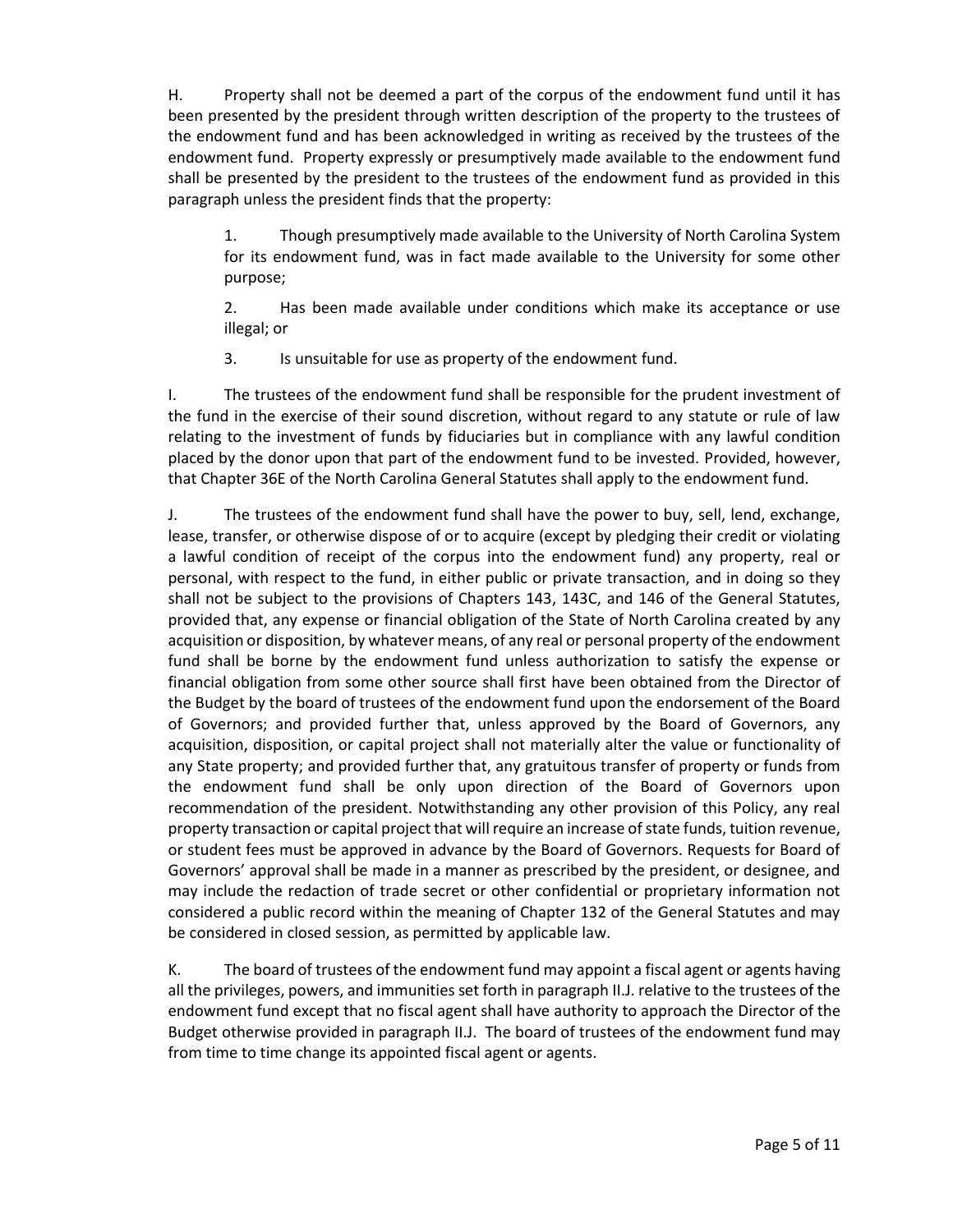L. In the process of prudent investment of the fund (including the acquisition and maintenance of property for the fund) or to realize the intent underlying this policy, the board of trustees of the endowment fund or a fiscal agent appointed pursuant to paragraph II.K. may expend or use interest and principal of gifts and devises; provided that, the expense or use would not violate any condition or restriction imposed by the original donor of the property which is to be expended or used nor violate the provisions of paragraph II.J..

M. To realize the statutory intent underlying this policy, the board of trustees of the endowment fund may transfer interest or principal of the endowment fund to the useful possession of the University of North Carolina or to constituent institutions provided that, the transfer would not violate any condition or restriction imposed by the original donor of the property which is the subject of the proposed transfer, and provided further that, such transfer be executed only by direction of the UNC Board of Governors of the and for the purpose identified by the Board of Governors, upon recommendation of the president.

N. Whenever any property of the endowment fund is disposed of or otherwise transferred from the endowment fund to the University of North Carolina, to a constituent institution, or to any other recipient, any instrument of transfer shall indicate that the donor, grant or, seller, lessor, lender, or transferor, as the case may be, is the board of trustees of the endowment fund.

O The trustees of the endowment fund shall maintain discrete accounts for property received into the endowment fund identified as to those institutions made beneficiaries of the respective properties by their donors; and, upon distribution, the income and other proceeds from the various properties shall be provided only to those beneficiary institutions intended by the donor and in the proportion intended by the donor.

P. The board of trustees of the endowment fund shall annually submit a comprehensive report on the endowment fund to the Board of Governors. The annual comprehensive report shall include at least a consolidated financial statement, list of current real estate holdings, and current funding commitment for capital projects.

Q. The president shall inventory, consider, and present for placement in the endowment fund, as provided in paragraph II.H., all property that presently reposes in any endowment, trust, or account as endowment property for the benefit of the University of North Carolina as a whole or for the benefit of two or more constituent institutions. The provisions of this paragraph shall not apply to property reposing in any endowment, trust, or foundation that has corporate identity other than under G.S. 116-3.

R. When the trustees of the endowment fund acknowledge in writing receipt of property pursuant to paragraph II.Q., the provisions of the "Policies on Endowments" of April 11, 1974, of the Board of Governors concerning endowment funds for the benefit of the University as a whole or for the joint benefit of any two or more constituent institutions shall be deemed inoperative.

IV. Endowment Property for the Benefit of The University of North Carolina Press

A. Under the provisions of G.S. 116-36, and pursuant to this policy, uniformly applicable to all constituent institutions, the UNC Board of Governors hereby establishes an endowment fund for all endowment funds now held or hereafter acquired for the benefit of the University of North Carolina Press.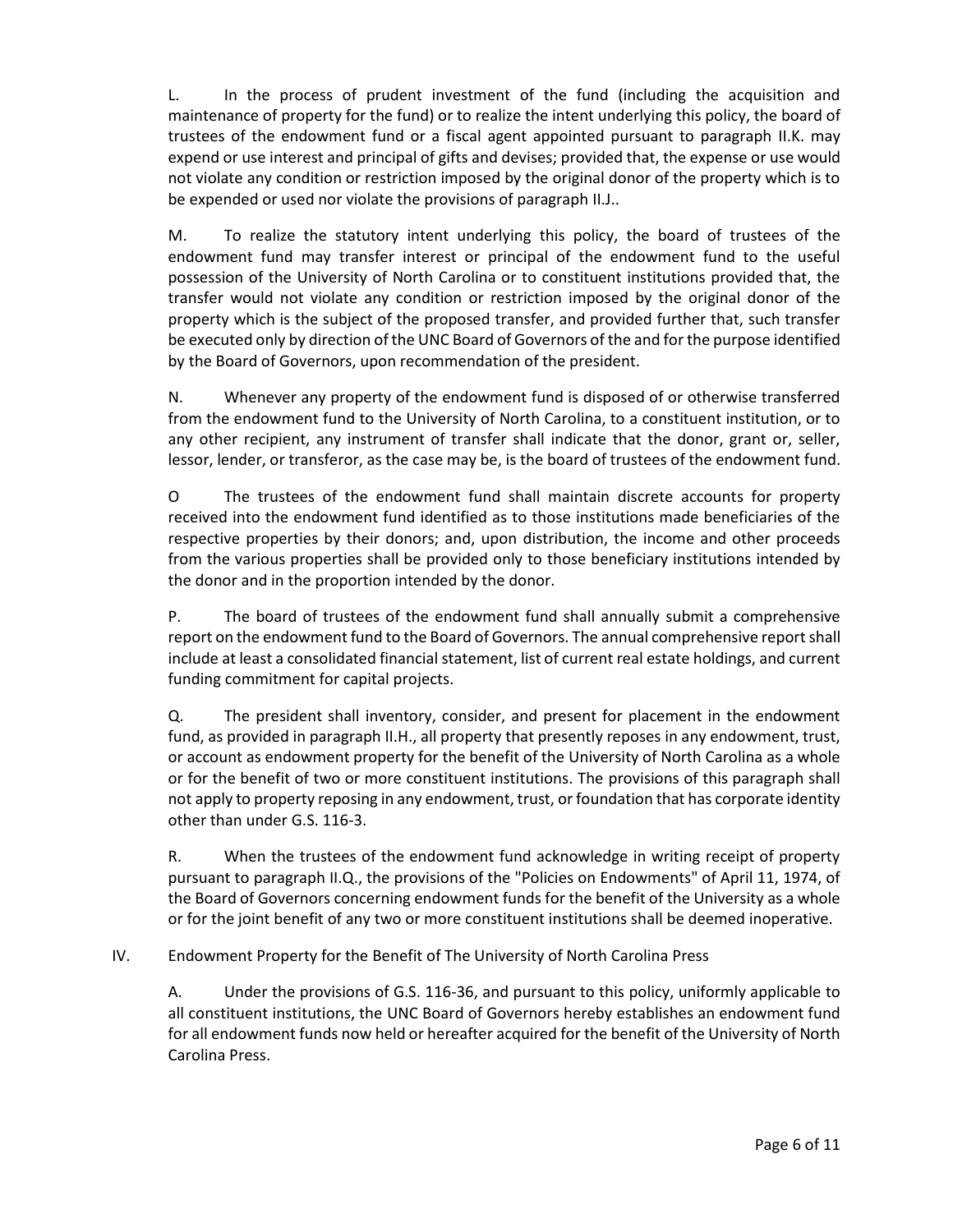B. It is not the statutory intent underlying this policy that the proceeds from the endowment fund shall take the place of state appropriations or any part thereof, but it is the statutory intent underlying this policy that those proceeds shall supplement the state appropriations to the end that the University of North Carolina Press may improve and increase its functions, may enlarge its areas of service, and may become more useful to a greater number of people.

C. The Board of Governors of the University of North Carolina Press shall constitute the board of trustees of all endowment funds now held or hereafter acquired for the benefit of the University of North Carolina Press, to be known as "the Board of Trustees of the Endowment Fund of the University of North Carolina Press." The chair of the Board of Governors of the University of North Carolina Press shall be *ex officio* the chair of the board of trustees of the endowment fund. Procedures for the conduct of business by the board of trustees of the endowment fund shall be consistent with procedures for the conduct of business by the Board of Governors of the University of North Carolina Press, Incorporated.

D. The trustees of the endowment fund may receive and administer as part of the endowment fund gifts and devises and any other property of any kind that may come to them from the UNC Board of Governors or that may come to the trustees of the endowment fund from any other source, excepting always the moneys received from state appropriations and from tuition and fees collected from students and used for the general operation of the University.

E. Any gift or devise of real or personal property to the University of North Carolina Press shall be presumed, nothing to the contrary appearing, a gift or devise, as the case may be, to the endowment fund of the University of North Carolina Press. This presumption shall not apply to property made available to the University of North Carolina Press prior to June 8, 1977.

F. Property shall not be deemed a part of the corpus of the endowment fund until it has been presented by the president of the UNC System through written description of the property to the trustees of the endowment fund and has been acknowledged in writing as received by the trustees of the endowment fund. Property expressly or presumptively made available to the University of North Carolina Press for its endowment fund shall be presented by the president of the University of North Carolina to the trustees of the endowment fund as provided in this paragraph unless the president, in consultation with the director of the University of North Carolina Press, finds that the property: (1) though presumptively made available to the University of North Carolina Press for its endowment fund, was in fact made available to the Press for some other purpose; (2) has been made available under conditions which make its acceptance or use illegal; or (3) is unsuitable for use as property of the endowment fund.

G. The trustees of the endowment fund shall be responsible for the prudent investment of the fund in the exercise of their sound discretion, without regard to any statute or rule of law relating to the investment of funds by fiduciaries but in compliance with any lawful condition placed by the donor upon that part of the endowment fund to be invested. Provided, however, that Chapter 36E of the North Carolina General Statutes shall apply to the endowment fund.

H. The trustees of the endowment fund shall have the power to buy, sell, lend, exchange, lease, transfer, or otherwise dispose of or to acquire (except by pledging the credit of the State of North Carolina or violating a lawful condition of receipt of the corpus into the endowment fund) any property, real or personal, with respect to the fund, in either public or private transaction, and in doing so they shall not be subject to the provisions of Chapters 143, 143C, and 146 of the General Statutes; provided that, any expense or financial obligation of the State of North Carolina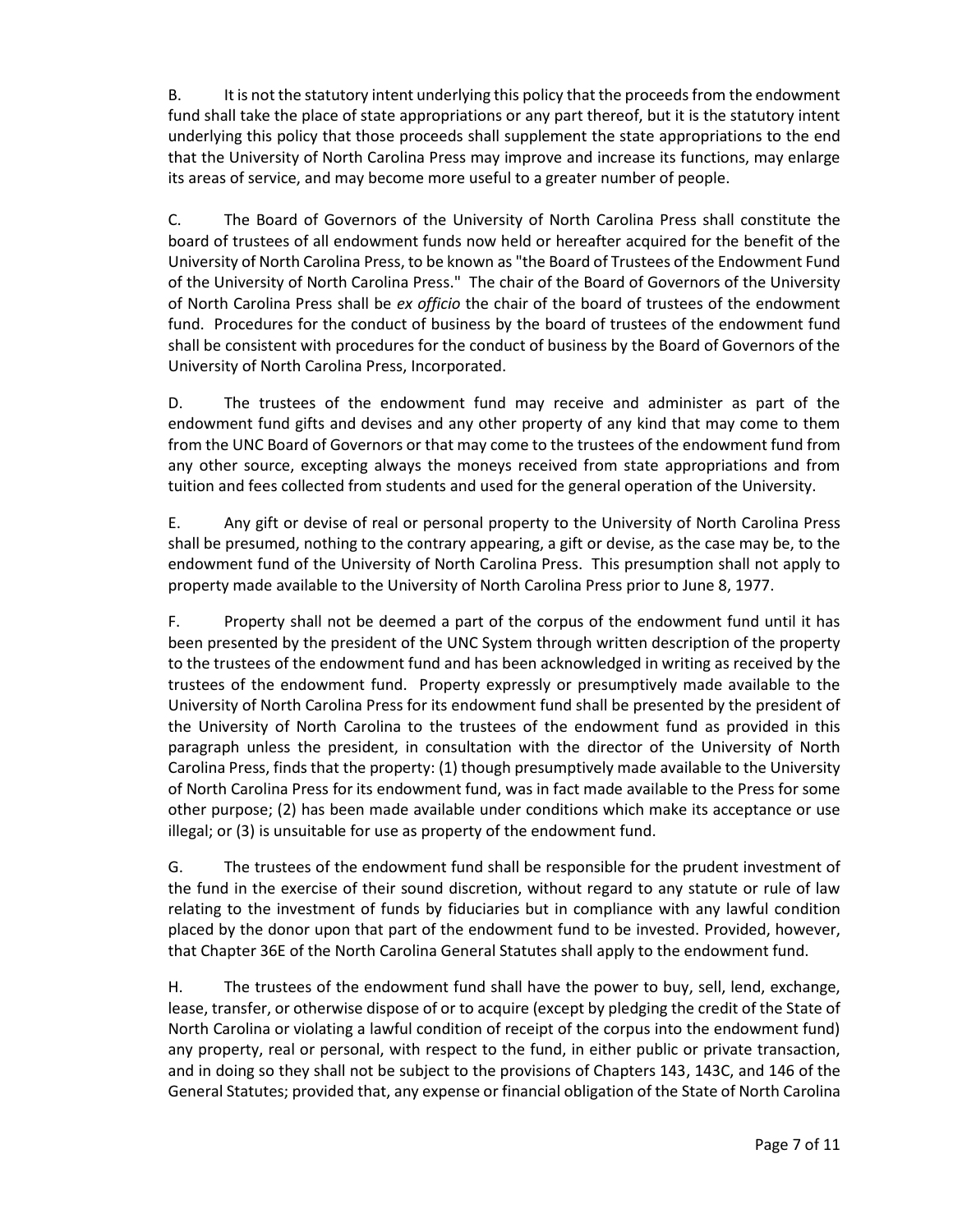created by any acquisition or disposition, by whatever means, of any real or personal property of the endowment fund shall be borne by the endowment fund unless authorization to satisfy the expense or financial obligation from some other source shall first have been obtained from the Director of the Budget by the board of trustees of the endowment fund upon the endorsement of the UNC Board of Governors; and provided further that, unless approved by the Board of Governors, any acquisition, disposition, or capital project shall not materially alter the value or functionality of any State property; and provided further that, any gratuitous transfer of property or funds from the endowment fund shall be only upon direction of the Board of Governors of the University of North Carolina Press upon recommendation of the president. Notwithstanding any other provision of this Policy, any real property transaction or capital project will require an increase of state funds, tuition revenue, or student fees must be approved in advance by the Board of Governors. Requests for Board of Governors' approval shall be made in a manner as prescribed by the president, or designee, and may include the redaction of trade secret or other confidential or proprietary information not considered a public record within the meaning of Chapter 132 of the General Statutes and may be considered in closed session, as permitted by applicable law.

I. The board of trustees of the endowment fund may appoint a fiscal agent or agents having all the privileges, powers, and immunities set forth in paragraph III.H., relative to the trustees of the endowment fund except that no fiscal agent shall have authority to approach the Director of the Budget as otherwise provided in paragraph III.H. The board of trustees of the endowment fund may from time to time change its appointed fiscal agent or agents.

J. In the process of prudent investment of the fund (including the acquisition and maintenance of property for the fund) or to realize the intent underlying this policy, the board of trustees of the endowment fund or a fiscal agent appointed pursuant to paragraph III.I., may expend or use interest and principal of gifts and devises; provided that, the expense or use would not violate any condition or restriction imposed by the original donor of the property which is to be expended or used nor violate the provisions of paragraph III.H.

K. To realize the statutory intent underlying these this policy, the board of trustees of the endowment fund may transfer interest or principal of the endowment fund to the useful possession of the University of North Carolina Press; provided that, the transfer would not violate any condition or restriction imposed by the original donor of the property which is the subject of the proposed transfer; and provided further that, such transfer be executed only by direction of the Board of Governors of the University of North Carolina Press and for the purpose identified by the Board of Governors of the University of North Carolina Press, upon recommendation of the president.

L. Whenever any property of the endowment fund is disposed of or otherwise transferred from the endowment fund to the University of North Carolina Press or to any other recipient, any instrument of transfer shall indicate that the donor, grantor, seller, lessor, lender, or transfer or, as the case may be, is the board of trustees of the endowment fund.

M. The board of trustees of the endowment fund shall annually submit a comprehensive report on the endowment fund to the UNC Board of Governors, through the president. The annual comprehensive report shall include at least a consolidated financial statement, list of current real estate holdings, and current funding commitment for capital projects.

N. The president shall inventory, consider, and present for placement in the endowment fund, as provided in paragraph III.F., all property that presently reposes in any endowment, trust,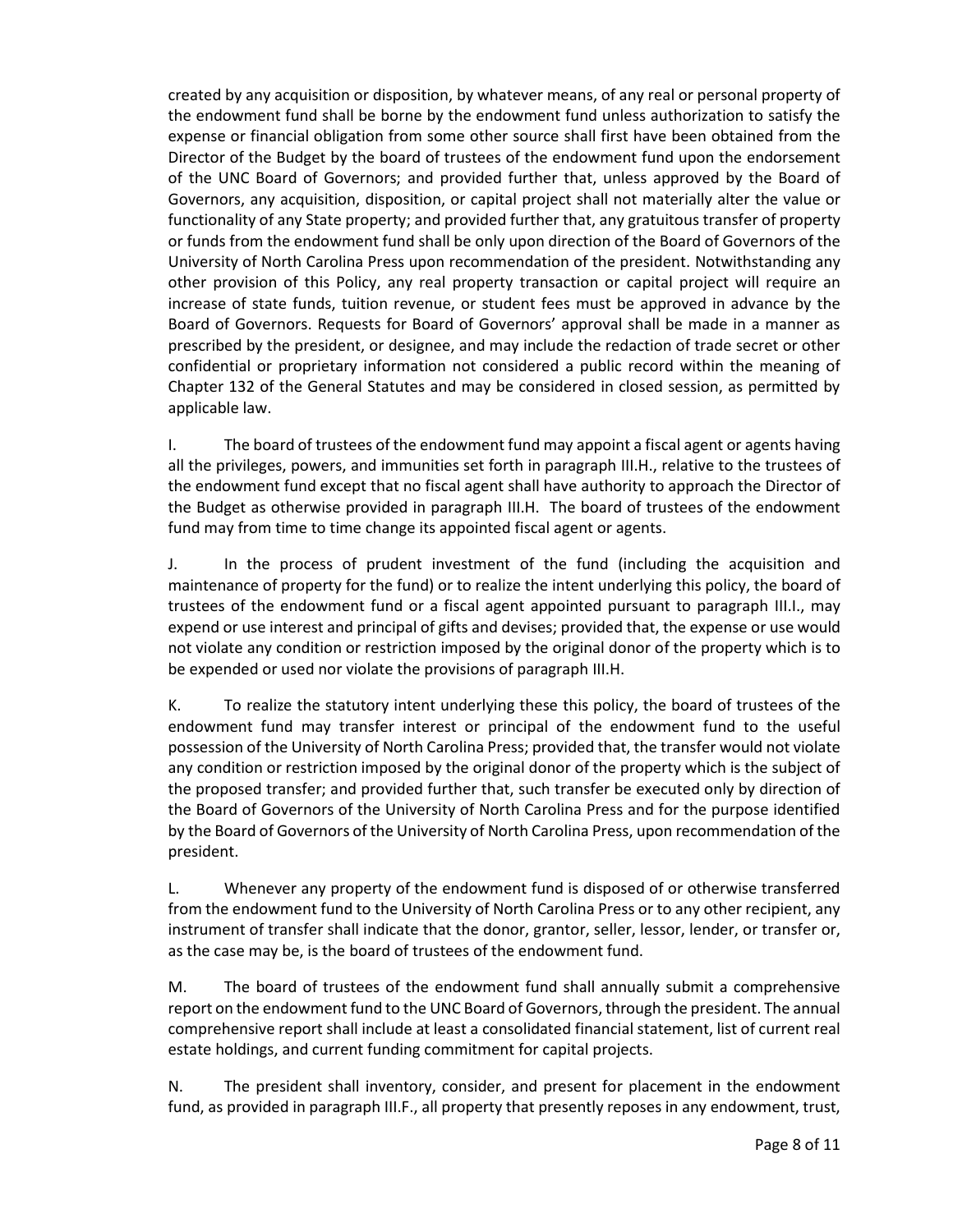or account as endowment property for the benefit of the University of North Carolina Press. The provisions of this paragraph shall not apply to property reposing in any endowment, trust, or foundation that has corporate identity other than under G.S. 116-3 or the University of North Carolina Press, Incorporated.

O. When the trustees of the endowment fund acknowledge in writing receipt of property pursuant to paragraph III.N., the provisions of the "Policies on Endowments" of April 11, 1974, of the Board of Governors of the University of North Carolina concerning endowment funds for the benefit of the University of North Carolina Press shall be deemed inoperative.

P. When the trustees of the endowment fund acknowledge in writing receipt of property pursuant to paragraph III.N., the resolution of May 10, 1974, of the Board of Governors of the University of North Carolina concerning property held for the use and benefit of the University of North Carolina Press shall be deemed inoperative; provided that, the transfer of title to property under Section 1 of the resolution of May 10, 1974, to the Board of Governors of the University of North Carolina Press shall be deemed to have continued in effect.

V. Endowment Property for the Benefit of the University of North Carolina Center for Public Media

A. Under the provisions of G.S. 116-36, and pursuant to this policy, uniformly applicable to all constituent institutions, the UNC Board of Governors hereby establishes an endowment fund for all endowment funds now held or hereafter acquired for the benefit of the University of North Carolina Center for Public Media.

B. It is not the statutory intent underlying this policy that the proceeds from the endowment fund shall take the place of state appropriations or any part thereof, but it is the statutory intent underlying this policy that those proceeds shall supplement the state appropriations to theend that the University of North Carolina Center for Public Media may improve and increase its functions, may enlarge its areas of service, and may become more useful to a greater number of people.

C. The Board of Trustees of the University of North Carolina Center for Public Media shall constitute the board of trustees of all endowment funds now held or hereafter acquired for the benefit of the University of North Carolina Center for Public Media, to be known as "the Board of Trustees of the Endowment Fund of the University of North Carolina Center for Public Media." The chair of the Board of Trustees of the University of North Carolina Center for Public Media shallbe *ex officio* the chairman of the board of trustees of the endowment fund. Procedures for the conduct of business by the board of trustees of the endowment fund shall be consistent with procedures for the conduct of business by the Board of Trustees of the University of North Carolina Center for Public Media.

D. The trustees of the endowment fund may receive and administer as part of the endowment fund gifts and devises and any other property of any kind that may come tothem from the UNC Board of Governors or that may come to the trustees of the endowment fund from any other source, excepting always the moneys received from state appropriations and from tuition and fees collected from students and used for the general operation of the University.

E. Any gift or devise of real or personal property to the University of North Carolina Center for Public Media shall be presumed, nothing to the contrary appearing, a gift or devise, as the case may be, to the endowment fund of the University of North Carolina Center for Public Media. This presumption shall not apply to property made available to the University of North Carolina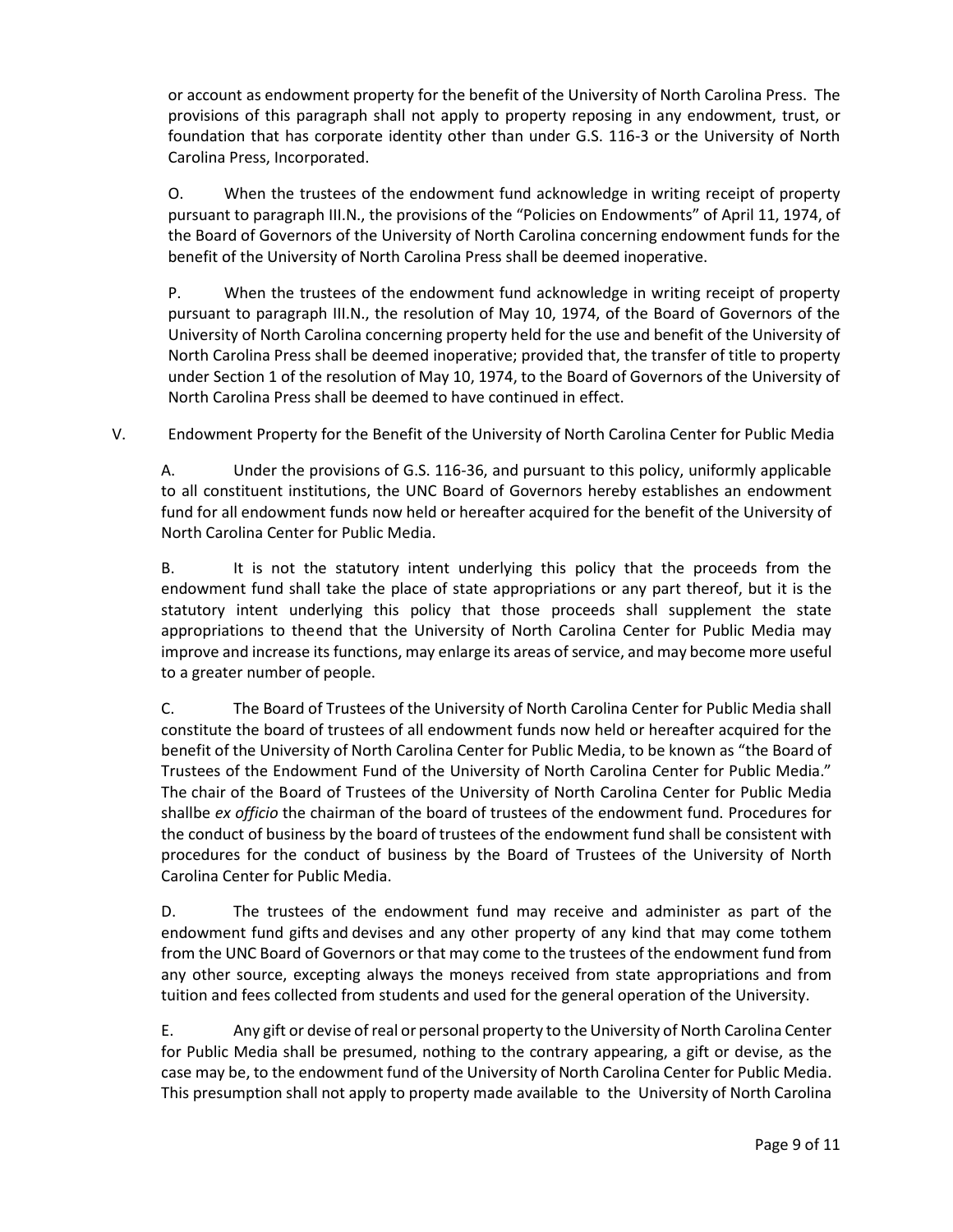Center for Public Media or its functional predecessor prior to May 28, 1979.

F. Property shall not be deemed a part of the corpus of the endowment fund until it has been presented by the president through written description of the property to the trustees of the endowment fund and has been acknowledged in writing as received by the trustees of the endowment fund. Property expressly or presumptively made available to the University of North Carolina Center for Public Media for its endowment fund shall be presented by the president to the trustees of the endowment fund as provided in this paragraph unless the president, in consultation with the director of the University of North Carolina Center for Public Media finds that the property:

1. Though presumptively made available to the University of North Carolina Center forPublic Media for its endowment fund, was in fact made available to the center for someother purpose;

2. Has been made available under conditions which make its acceptance or use illegal; or

3. Is unsuitable for use as property of the endowment fund.

G. The trustees of the endowment fund shall be responsible for the prudent investment of the fund in the exercise of their sound discretion, without regard to any statute or rule of law relating to the investment of funds by fiduciaries but in compliance with any lawful condition placed by the donor upon that part of the endowment fund to be invested. Provided, however, that Chapter 36E of the North Carolina General Statutes shall apply to the endowment fund.

H. The trustees of the endowment fund shall have the power to buy, sell, lend, exchange, lease, transfer, or otherwise dispose of or to acquire (except by pledging the credit of the State of North Carolina or violating a lawful condition of receipt of the corpus into the endowment fund) any property, real or personal, with respect to the fund, in either public or private transaction, and in doing so they shall not be subject to the provisions of Chapters 143, 143C, and 146 of the General Statutes; provided that, any expense or financial obligation of the State of North Carolina created by any acquisition or disposition, by whatever means, of any real or personal property of the endowment fund shall be borne by the endowment fund unless authorization to satisfy the expense or financial obligation from some other source shall first have been obtained from the Director of the Budget by the board of trustees of the endowment fund upon the endorsement of the UNC Board of Governors and provided further that, unless approved by the Board of Governors, any acquisition, disposition, or capital project shall not materially alter the value or functionality of any State property; and provided further that, any gratuitous transfer of property or funds from the endowment fund shall be only upon direction of the board of trustees of the University of North Carolina Center for Public Media upon recommendation of the president. Notwithstanding any other provision of this Policy, any real property transaction or capital project that will require an increase of state funds, tuition revenue, or student fees must be approved in advance by the Board of Governors. Requests for Board of Governors' approval shall be made in a manner as prescribed by the president, or designee, and may include the redaction of trade secret or other confidential or proprietary information not considered a public record within the meaning of Chapter 132 of the General Statutes and may be considered in closed session, as permitted by applicable law.

I. The board of trustees of the endowment fund may appoint a fiscal agent or agents